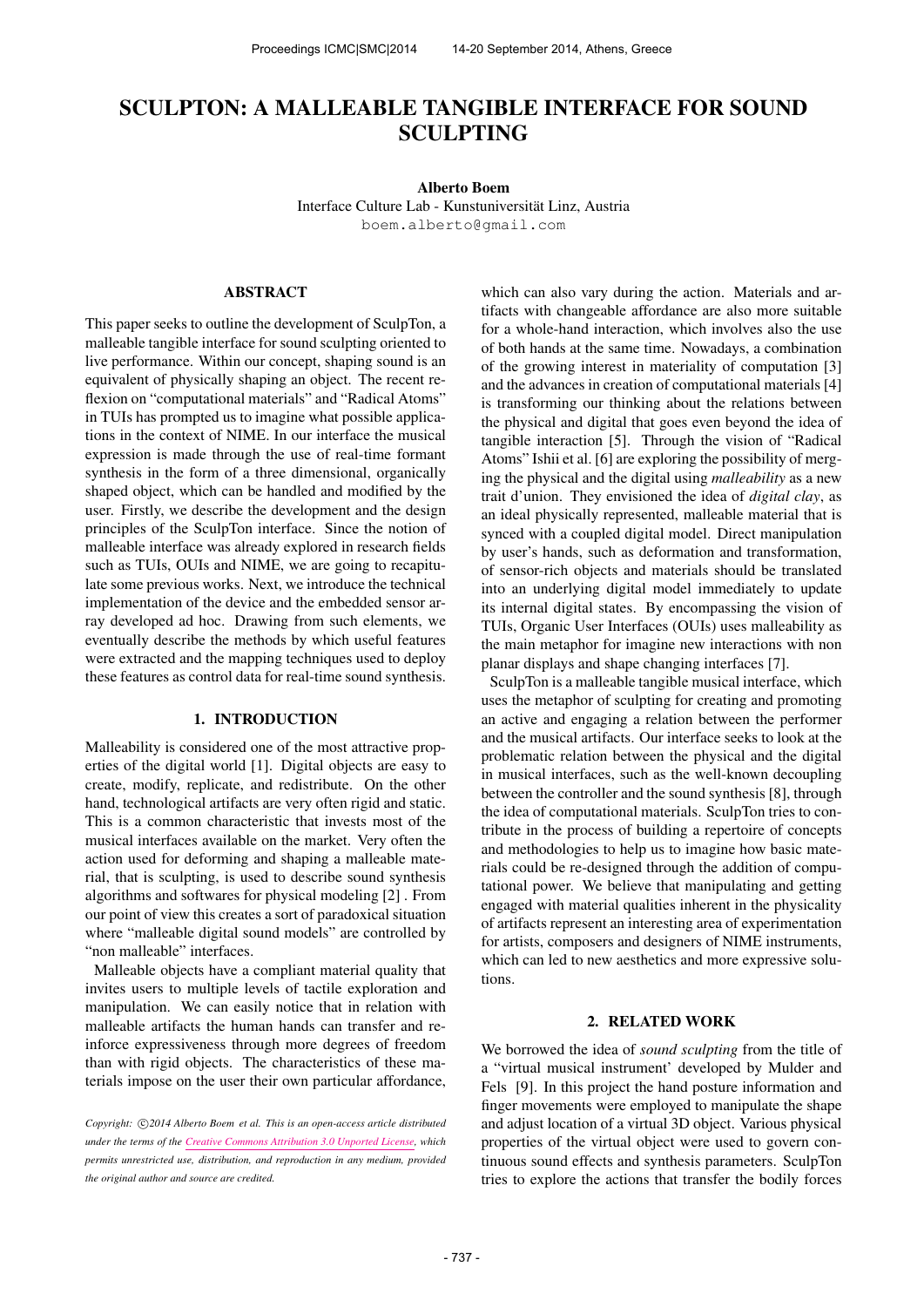onto deformable matter as a peculiar and complex group of expressive musical gestures. This is what we consider as the meaning of *sound sculpting* in this context. As a tangible musical interface, SculpTon uses an embodied approach to musical control, compared to conventional digital musical interfaces. In the area of TUIs we can find projects that are taking the idea of sculpting as a metaphor of interaction, and malleable materials (such as clay) as a reference to employ or mimic [10, 11]. According to Jorda [12] musical interfaces are one of the most success- ` ful areas of application of TUIs due to their possibilities of allowing continuos and real-time interaction with multidimensional data, support for complex and skilled explorative interactions. In the area of NIME we can find some relevant projects that explore the idea of malleability and tangible interactions, through the use of different solutions and design strategies. Some of the early examples are the Squeezables [13], The Matrix [14], Sonic Banana [15] and The Sponge [16]. Recently, some projects begin to shift the attentions on the advantage of combining material properties with embedded sensor technologies. If Kiefer [17] uses foam as an input material, conductive thread and fabric were tested by Chang and Ishii [18], as well as silicone [19]. Also the acoustic properties of malleable materials started to be explored like in the Music Ball Project [20]. As a new interface, SculpTon is situated between these two branches of research, applying the most recent reflections in TUIs about computational materials to the development of multiparametric digital musical interfaces that are exploiting the peculiar characteristics of malleable materials augmented with sensors and embedded technology.



Figure 1: SculpTon. The malleable interface and the stompbox.

## 3. SCULPTON

The aim of SculpTon is not to propose an ultimate framework for approaching the problem of expression in musical interfaces, but to introduce a methodology for exploring such questions under the lens of materiality in tangible musical interfaces. From a design point of view our goal was to build a tangible interface with malleable organic characteristics, capable to keep track of subtle and detailed physical manipulations, which combine many input attributes with multidimensional control. The SculpTon interface does not mimic any existing traditional acoustic or electronic instrument, but it has a peculiar and distinctive feel, characterized by its organic appearance and handling. Sculp-Ton is inspired by and incorporates some ideas from the agenda of TUIs and OUIs, with a special emphasis on computational materials and embodied interactions. The system's principles are self revealing and user could quickly and easily make sense of the interface using only their experiences of the physical world, such as manipulative tasks. In our work the understanding of the properties and sensations caused by the surface of a material object received through the sense of touch -the textural quality of the interface- became crucial. SculpTon consists of a physical interface, a stompbox and a software (Figure 1). The physical controller is composed of an array of sensors (analog, digital and acoustic), 4 LED for visual feedback embedded in a malleable structure covered with an opaque latex hull. The stompbox represents an useful bridge between the physical interface and the software. The final version is a 30x30x20 cm laser cutter MDF box that contains an Arduino Mega board<sup>1</sup> and a low-power audio amplifier. It's equipped with some connectors (two serial plugs for the malleable interface and a USB for the serial communication with the laptop) on two sides, a footswitch and a potentiometer on the top. On the software side, a framework for Pure Data was developed in order to manage different routines, data processing, mapping and sound synthesis.



Figure 2: Two 3D printed structural elements: the vessel and the nodes.

#### 4. IMPLEMENTATION

The SculpTon tangible interface was completely designed and produced by the author. The development was documented through some internal academic reports and a dedicated website  $2$ . As a part of our methodology, we decide to employ open source tools (both hardware and software) and digital fabrication techniques (such as 3D printing and laser cutting) not only as a way of rapid prototyping, but as a source of new compound materials and customizable elements. Additionally, SculpTon seeks to demonstrate how the use of these tools can be used in the design of affordable, functional, repeatable, and sharable highly personalized musical interfaces. We start to describe the tangible interface from its surface that is a latex skin, which presents an irregular, organic and rough appearance. Latex was chosen first of all for its tactile and elastic properties, but also for its flexibility in design. One of the disadvantages of latex is its insufficient durability but, on the other hand, it is also easy to repair and even reconstruct. The

<sup>1</sup> <http://arduino.cc/en/Main/arduinoBoardMega> <sup>2</sup> <http://sculpton.tumblr.com>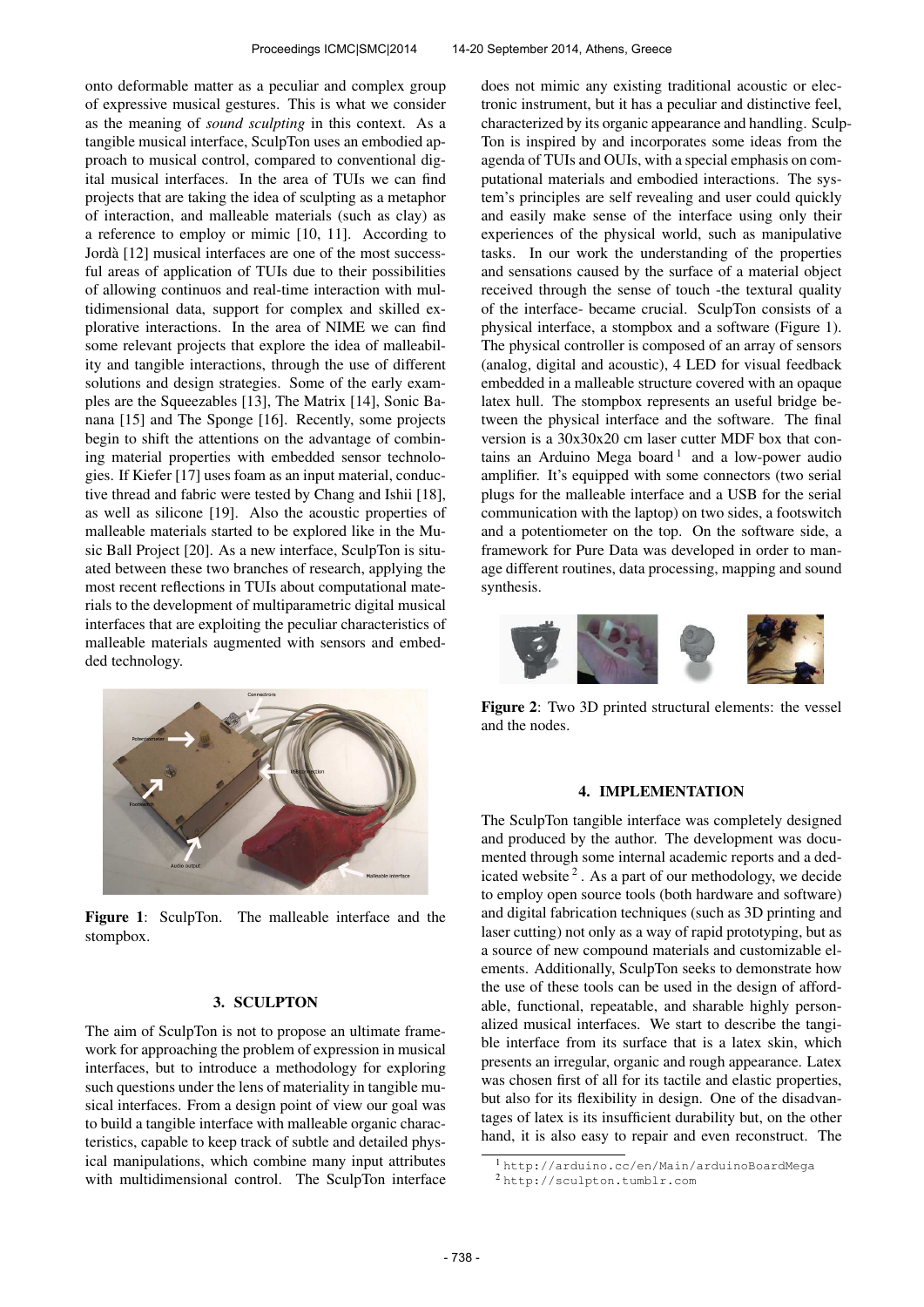structural elements that are composing the artifact are fabricated with Elasto plastic<sup>3</sup>, a robust and rubber-like elastomer developed for 3D printers (see Figure 2). Within our concept the carachteristics (and limitions) inherent in all of these materials became important and fundamental parts of the sonic interaction. Material properties such as texture, plasticity and elasticity are used as way of interaction and information about the functions and the behavior of the physical interface.



Figure 3: An outline of the system. On the left, a section of the malleable controller; on the right a schematization of the stompbox.

#### 4.1 Sensing through structure

For SculpTon we employed a methodology that attempt not to separate the object that the user deforms and the sensors used to measure it. Instead of adding sensing to already existing objects we started by designing an object with its own sensing capabilities:

- external manipulation –internal behavior,
- physical excitation –relaxation;
- spatial actuation –temporal response.

The result is physical representation of the sonic interactions in the form of three-dimensional object. Through a method defined as *sensing through structure* [21, 22]. we implement a way of monitoring continuous and subtle changes in a physical artifact (Figure 3). The choice of an embedded system derive from its scope of operation, size and cost. An interface characterized with a strong and specific relation between materials, gestures and sound requires the development of a specific sensor technology. One of the major issue was the detection of gestures such as bending, stretching and squeezing. After a survey on the sensors available on the market, we noticed that bend sensors and stretch sensors are normally decoupled. Apart from cost, one of the main limitations are the size and the length of these elements. Drawing from such conclusions we opted for a custom made sensor array, using light as a way to measure deformation. Optical sensing was successfully applied for sensing bending and stretching [23]. We can also find some relevant examples of the use of optical sensing in TUIs for measuring structural strain in physical models [21], and in musical interfaces [8, 19].

#### 4.2 Sensor modules: joints and nodes

The heart of the sensory part of SculpTon is a *sensing structure* composed of six custom made "augmented organic modules" in the form of a tetrahedron (see Figure 3). The sensors are fabricated to measure deformation of the interface, including bending, twisting and stretching gestures. Each of these modules are composed of an optical sensing mechanism embedded in two opposed nodes connected with a stretchable joint. These joints are made of latex tubing, and the nodes are made of a 3D printed Elasto plastic shells. The sensing mechanism is composed of a pair of LED and light dependent resistor (LDR). The material properties are used to keep the structure highly and freely manipulable, but stable and robust. The tubing is keeping the LED and the LDR in complete darkness and severs as a omnidirectional bend and stretch sensing mechanism. In the first version we include inside each tube a metal spring for proving a passive haptic feedback. After some tests we decide to rely only on the properties of the latex (Figure 4). This system is measuring the intensity of the light coming from an LED on one end of the joint with a matching light dependent resistor (LDR) placed on the other end. When the joint is straight the intensity of the light is at its maximum. As the joint bends the tubing occludes the light to a point where the LDR cannot detect any light emitted from the LED. Otherwise, when the the joint stretches, the light perceived by the LDR slowly decrease according to how much the tube is elongated. We noticed also a relation between the decreasing of the light and the time when this phenomena occurs. When the joint bends the light decrease very rapidly, from the maximum to the minimum intensity. On the contrary, when the joint is stretched the light perceived by the LDR never reaches the minimum, but is very slowly dimmed (Figure 5). This behavior is a result from a combination of the optical sensing mechanism and the elastic property of the latex tube: the material applies a resistance when it's stretched, and thanks to the global configuration, makes different gestures recognizable. Before we defined this solution as "organic augmented sensing modules'; with this we mean a combination of a sensing technique (in this case optical) and the



Figure 4: Left: prototyping the sensing structure. Right: the final appearence of the interface.

<sup>3</sup> [http://www.shapeways.com/materials/](http://www.shapeways.com/materials/elasto-plastic) [elasto-plastic](http://www.shapeways.com/materials/elasto-plastic)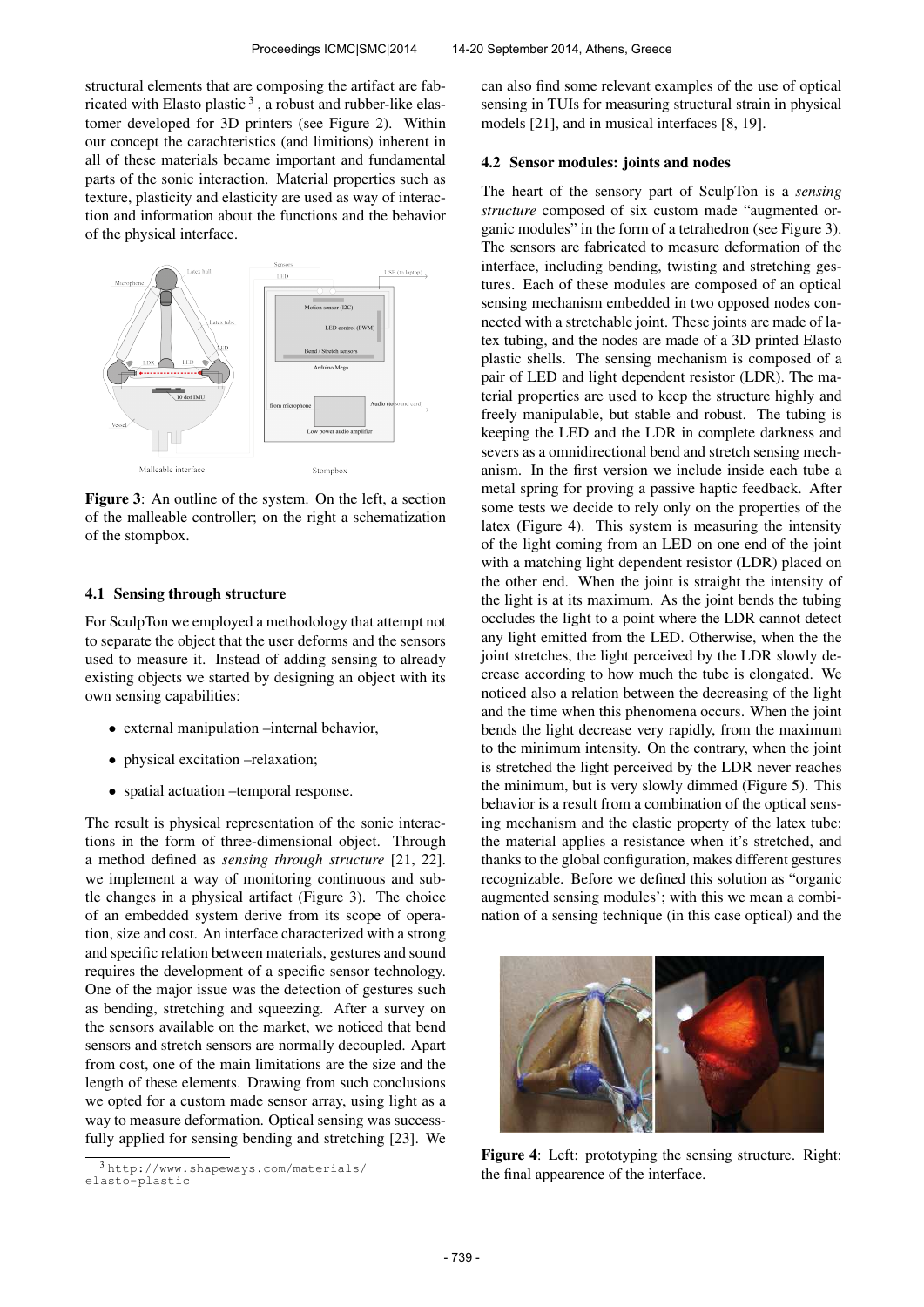properties of the material, with which the organic sensor is made of. The choice of a particular material can not only affect the haptic feedback of the entire interface, but can influence the interaction with the artifact and allowing the sensing of particular gestures.



Figure 5: Three main gestures detected by one single sensing module: A) Resting position; B) Bending; C) Stretching.

## 4.3 Motion and acoustic sensors

After the implementation of the malleable surface we encountered the need of sensing energy and movement in space. For this we opted for complete motion sensor, precisely a 10 dof mems IMU board<sup>4</sup>, composed of a three axis accelerometer, gyroscope, pressure sensor and a compass on a single tiny, low power board, communicating with the mirco controller through the I2C protocol. With the help of some further calculations<sup>5</sup> we are able to extract features such as acceleration, rotation, orientation, the yaw, pitch and roll of the entire artifact. The performer can also calibrate the motion sensor directly on the stage using a footswitch, placed on the top of the stompbox. This motion sensor is hosted (at the bottom of the seining structure) on a 3D printed vessel, also made with the Elasto plastic. The function of this element is to support the sensing structure and stabilize horizontally the motion sensor. As we can see in Figure 3, inside this structure there is an electret microphone and an integrated motion sensor. The microphone is placed inside the sensing structure and it's capturing the sound of the friction produced between the hands and the latex cover of the device. For preventing interferences and malfunctions the microphone was incapsulated into a silicone holder and placed into an additional latex tube. This also represents an interesting sound source and a sensor for detecting additional gestures.

#### 4.4 Final implementation

Sensors outputs are then wired to an Arduino Mega for data processing, formatting and USB serial communication of the sensor data with a Mac OSX laptop computer. The microcontroller was then encapsulated into the stompbox. The tangible controller is connected to it through two cables, one for the sensors, with a 25 pins serial connector, and a 9 pins one for the LED used for the visual feedback. For the sensor data acquisition on the Arduino board we developed a custom made shield, which provides simple and clear connections of the analog/digital sensors, the LED for the visual feedback and the footswitch. This configuration helps the debugging of the interface and an easy setup on the stage. Together with these sensors, the 25 pins connector is containing also the connections of the electret microphone. This element is treated separately and connected to a low-power audio amplifier, which is also hosted inside the stompbox. The gain of the amplifier can be controlled with a potentiometer, then the audio output is provided through a 1/4 mono chassis jack socket. Four LED are embedded into the sensing structure. They are lighting the artifact from the inside. These elements are also providing a minimal visual feedback, by visualizing the acceleration measured by the motion sensor through a light pulsation. This configuration represents first of all, a compromise between the difficulty of embedding all of the electronics in a malleable object and secondly, the necessity of removing the computer from the stage.

# 5. PERFORMANCE TEST: MAPPING AND SOUND DESIGN STRATEGY

At this stage the major goal was the creation of a design paradigms for mapping deformation and energy to sound. The main principles and some technical implementations are illustrated below.

#### 5.1 Gestures and sound

SculpTon combines several input attributes and, allows different types of interactions, such as :

- to hold, grasp and manipulate the object with both hands and fingers from each side;
- to apply forces, such as pressure and allow squeezing, stretching and other types of deformations;
- the users are required to employ their perceptualmotor skills.

The use of perceptual motor skills is at the core of playing acoustic music where an embodied relationship with an instrument is fundamental to create music with it. Wanderley and Depalle [24] propose multiparametric control as an efficient method that provides a more musical way of interacting with computers. This was demonstrated by Hunt, Wanderley and Paradis [25] through some user studies, and also that complex mapping strategies are more engaging and even can enhance expressiveness better. Sculp-Ton is embodying a digital model of the human voice, implemented through a formant synthesizer. Being the focus of this paper on the research methodology and interface design, the implementation of the synthesis model is not illustrated in detail, but it's fully referenced [26, 27]. However, in Figure 6 we summarize the basic layout of our format synthesizer. Within our concept the coupling between

<sup>4</sup> [http://www.dfrobot.com/index.php?route=](http://www.dfrobot.com/index.php?route=product/product&product_id=818) [product/product&product\\_id=818](http://www.dfrobot.com/index.php?route=product/product&product_id=818)

<sup>5</sup> [http://www.varesano.net/projects/hardware/](http://www.varesano.net/projects/hardware/FreeIMU) [FreeIMU](http://www.varesano.net/projects/hardware/FreeIMU)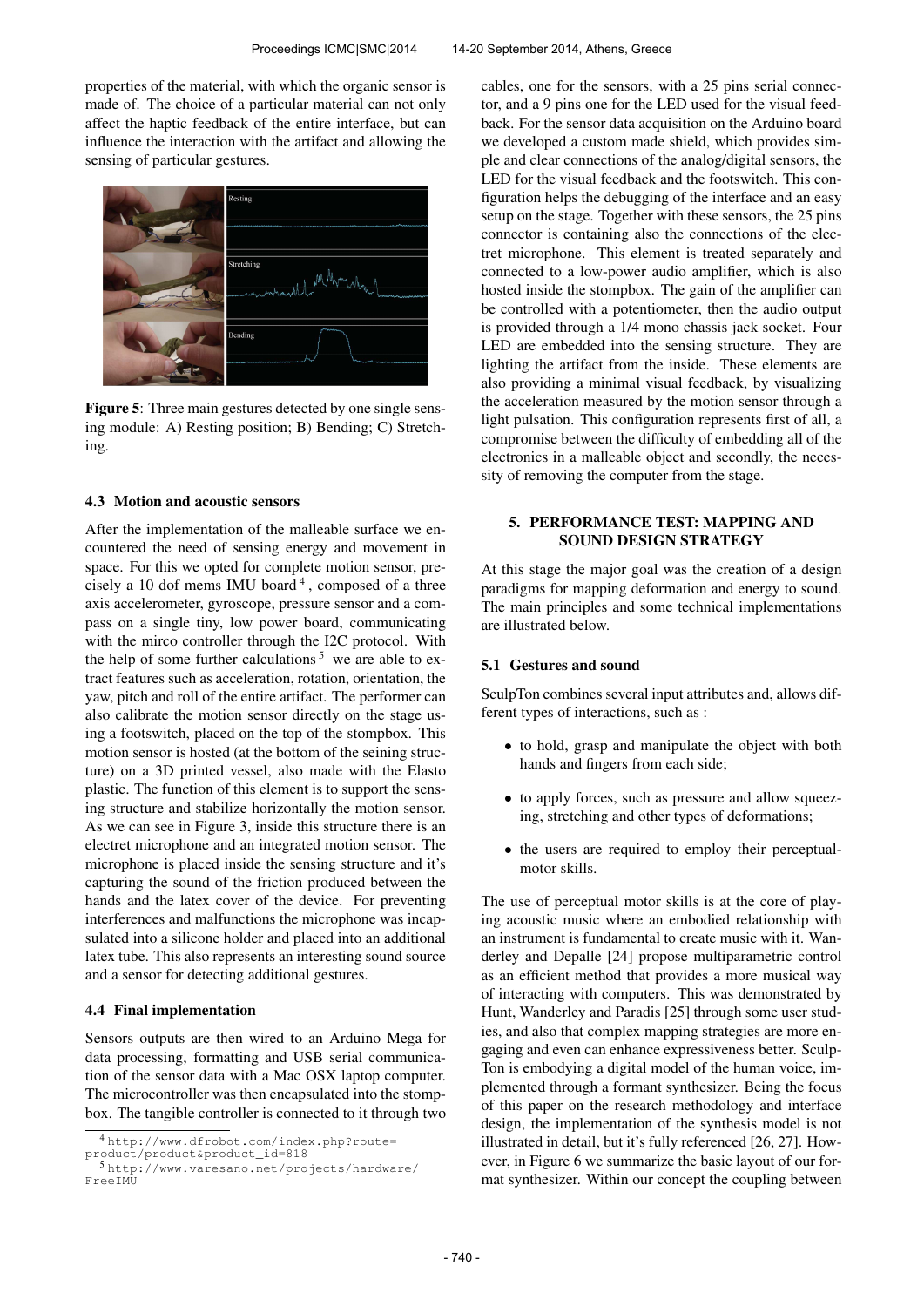

Figure 6: An abstraction of the synthesis model and the mapping.

the physical structure of the interface and the digital structure of the synthesis algorithms represents a key point for achieve a full embodiment of the interaction. The choice of using a formant synthesizer is first of all an artistic choice, justified through two relations :

- 1. between the physical deformation of the human mouth and the physical deformation of an object;
- 2. between the energy implied for producing speech and the energy and motor skills used for playing the interface.

Some relevant examples of interfaces for gestural control of digital speech can be found in Fels [28], Cook [29]. From an artistic point of view we are not interested in using SculpTon as an interface for controlling and creating realistic simulations of human voice and speech, but to use it as an interesting, ambiguous and even funny sound space to explore and invests with new expressive meanings.

## 5.2 Mapping energy, motion and deformation

Through this project we tried to explore an approach for relating manipulative gestures, such as deformation, to a digital model of the human voice, which is physically characterized by some sorts of deformations and use of energy for producing sound. We decide to combine different features extracted from the sensor array through the following mapping strategy, illustrated also in Figure 6. From the integrated motion sensor we calculate a vector from the pitch and roll values (PRV). This vector was directly mapped to the frequency of the pulse generator. Its amplitude is modulated by the magnitude of the acceleration on the three axis (XYZ). Therefore, when the interface is in a resting position -with no energy applied- no sound is produced, but when some strong movements are detected the frequency is increasing or decreasing, according to the of the direction of the rotation and modulated by the amount. Other features from the motion sensor, such as the vertical acceleration (ACZ) are extracted and, after a proper scaling, mapped to the vibrato. Then, the sound is passed through a series of three resonant bandpass filters in parallel. If the source signal is produced by the motion of the artifact, the vowels are literally 'sculpted' through a direct manipulation of the interface. According to what we said in 4.2, bending and stretching gestures are thus detected through a threshold applied on every single data coming from each

joint of the sensing structure. Then, we calculate a vector of the two gesture, and these vectors are combined in other two vectors, two by two. From six sensors now we obtain three control values (F1, F2, F3) for the formant filters. Since in the ScupTon we introduce also a microphone, we implement also some features extraction for this source. At this stage of the development we have not yet introduced the use of the acoustic sound as such, but we are considering to using it as an additional sound layer. When the hands of the performer are moving moving on the surface no relevant sound is captured, but if the user starts to manipulate the object, we can recognize significant variation in amplitude. The sound captured from the microphone is very weak, and additional amplification is required. Extraction of useful data can therefore be achieved with an amplitude analysis and tracking. Having said this, the most meaningful values extracted are the amplitude (AMP), and the peak which is characterizing the staring point of manipulative gestures (PS). These features are then mapped to the control parameters of two sound effects, such as a distortion and a delay. Although, this configuration has given some positive results during performance and tests, the main limitations are its complexity and the rigidity. We believe that a better exploration of different methodologies, such as the use of machine learning algorithms can improve the expressivity of the system and a better exploration of the relations between motor skills, manipulative gestures and the sound synthesis.

#### 5.3 Testing SculpTon

The SculpTon was tested live for the first time at the Ars Electronica Festival 2013, and during 104 in other venues such as MNAC (Bucharest, RO) and IAMASONIC (Ogaki, JP). The aim of these performances was exploring the possibilities of SculpTon through a framework for free improvisation. Sometimes, after the performances, the device was also offered to the public for an hands-on experience and evaluation (see Figure 7). If at a first look the interface appears fragile, these public shows have proved the reliability and efficiency of the whole system. Audience feedback was positive, and what most appealed some listeners was the particular coupling of sound and gestures, the unconventional appearance of the interface, and the physical engagement that the performer can achieve with an interface with such malleable characteristics. Some of them also noticed that, as a solo instrument, SculpTon is quite one dimensional, both sonically and visually. This suggested us some future improvements in the sound synthesis, as well as in the visual feedback. Using the interface with other instruments is also an option that we are taking into consideration.

#### 6. CONCLUSIONS

A system has been presented for the exploration of the idea of malleable computational materials in the context of tangible musical interfaces. Malleability was identified as a key property for creating an promoting an expressive and meaninful relation between a physical structure and a digi-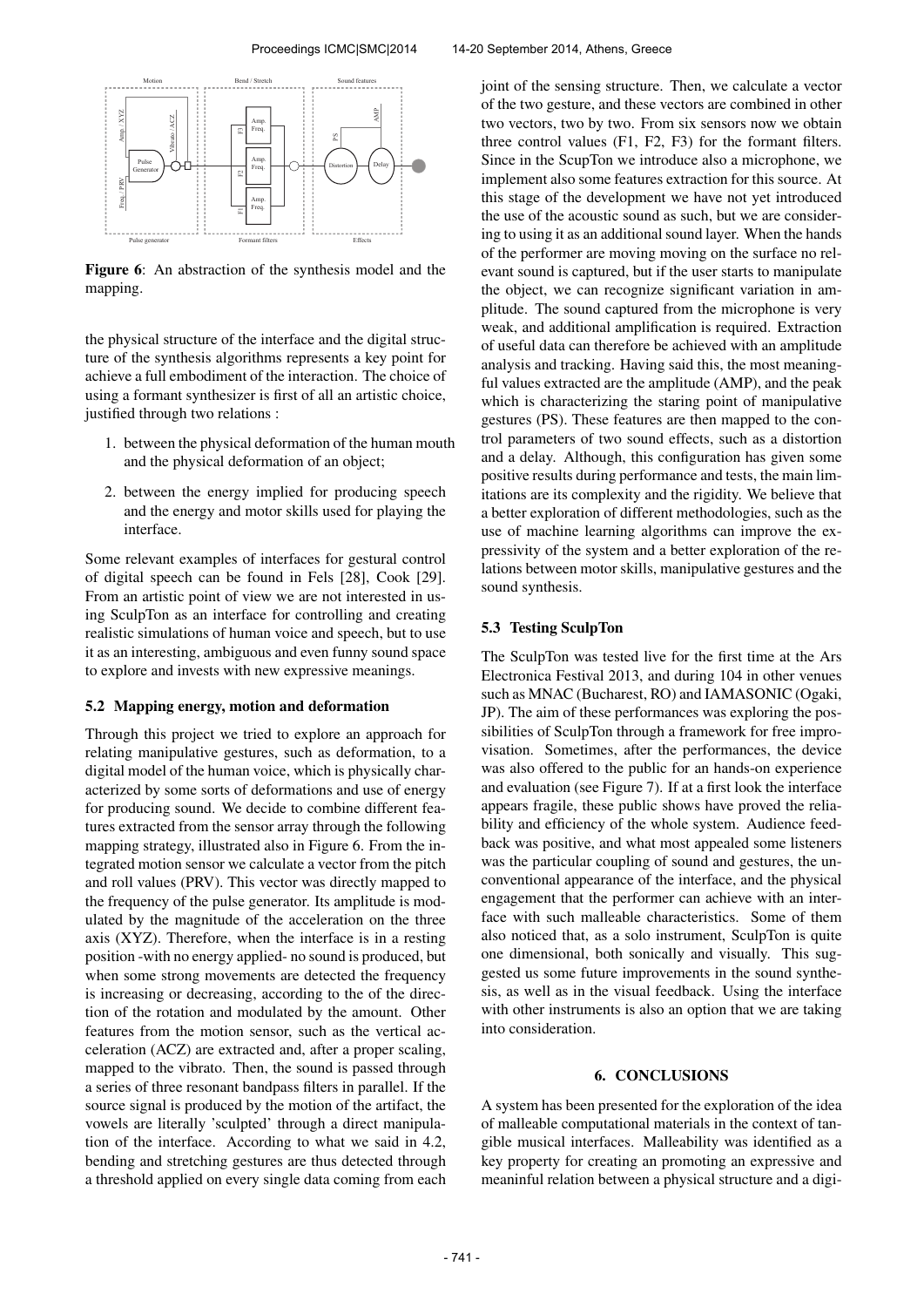

Figure 7: Left: Performing with Sculpton. Right: a member of the audience tries the interface.

tal model. We believe that a better understanding of the use of computetionally augmented materials can helps the design of NIME instruments and expanding its vocabulary of relations between sound and gestures. With this project we tried also to demonstrate that the use of digital fabrication techniques and open design processes can implied meaningfully not only in the prototyping stage but also in the final realization of a rubust, articulated and unconventional tangible musical interfaces. The next step is a formal user study which will help to improve the design of the whole system.

# Acknowledgments

This work was developed at the Interface Culture Lab of the University of Art and Design in Linz, Austria. I'd like to thank Prof. Martin Kaltenbrunner and Prof. Laurent Mignonneau for the support during the development and documentation of this project. Thank you also Kazuhiro Jo, Enrique Tomas and Prof. Masahiro Miwa for the precious comments and suggestions.

#### 7. REFERENCES

- [1] I. Poupyrev, T. Nashida, and M. Okabe, "Actuation and tangible user interfaces: the vaucanson duck, robots, and shape displays," in *Proc. of the 1st international conference on Tangible and embedded interaction (TEI'07)*, Baton Rouge, Louisiana, USA, 2007.
- [2] J. Bischoff, "Software as sculpture: Creating music from the ground up," *Leonardo Music Journal*, vol. 1, no. 1, pp. 37–40, 1991.
- [3] V. Fuchsberger, M. Murer, and M. Tscheligi, "Materials, materiality, and media," in *Proc. of the CHI'13 Conference on Human Factors in Computing Systems*, Paris, France, 2013, pp. 2853–2862.
- [4] A. Vallgarda and J. Redstrom, "Computetional composites," in *Proc. of the CHI'07 Conference on Human Factors in Computing Systems*, Austin, Texas, 2007, pp. 513–522.
- [5] E. Robles and M. Wiberg, "Texturing the "material turn" in interaction design," in *Proc. of the 4th International Conference on Tangible and Embodied Interaction*, Cambridge, MA, USA, 2010.
- [6] H. Ishii, D. Lakatos, L. Bonanni, and J.-B. Labrune, "Radical atoms: beyond tangible bits, toward transformable materials," *Interactions 19*, vol. 1, no. 19, pp. 38–51, 2012.
- [7] C. Schwesig, "What makes an interface feel organic ?" *Communications of the ACM - Organic User Interfaces*, vol. 51 (6):67-69, 2008.
- [8] J. Paradiso, "Electronic music: new ways of play," *IEEE Spectrum*, 1997.
- [9] A. Mulder and S. Fels, "Sound sculpting: Manipulating sound through virtual sculpting," in *Proc. of Western Computer Graphics Symposium*, Whistler, BC, Canada, 1998.
- [10] B. Piper, C. Ratti, and H. Ishii, "Illuminating clay: A 3d tangible interface for landscape analysis," in *Proc.of CHI'02 Conference on Human Factors in Computing Systems*, Minneapolis, Minnesota, USA, 2002.
- [11] M. Reed, "Prototyping digital clay as an active material," in *Proc. of the 3rd International Conference on Tangible Embedded and Embodied Interaction (TEI'09)*, 2009.
- [12] S. Jorda, "On stage: the reactable and other musical tangibles goes real," *International Journal of Arts and Technology*, vol. 1(3/4), pp. 745–770, 2008.
- [13] G. Weinberg and S.-L. Gan, "The squeezables: Toward an expressive and interdependent multi-player musical instrument," *Computer Music Journal*, vol. 25, no. 2, pp. 37–45, 2001.
- [14] D. Overholt, "The matrix: A novel controller for musical expression," in *Proc. of the 2001 Conference on New Interfaces for Musical Expression (NIME-01)*, Seattle, USA, 2001.
- [15] E. Singer, "Sonic banana: A novel bend-sensor-based midi controller," in *Proc. of the 2003 Conference on New Interfaces for Musical Expression (NIME-03)*, Montral, Canada, 2003.
- [16] M. Marier, "The sponge. a flexible interface." in *Proc. of the 2010 Conference on New Interfaces for Musical Expression (NIME-10)*, Sydney, Australia, 2010.
- [17] C. Kiefer, "Exploring timbre spaces with two multiparametric controllers," in *Proc. of the 2010 International Computer Music Conference*, New York - Stony Brook, New York, USA, 2010.
- [18] A. Chang and H. Ishii, "Zstretch: a stretchy fabric music controller," in *Proc. of the 7th Conference on New interfaces for Musical Expression (NIME-07)*, ACM, Ed., New York, NY, USA, 2007, pp. 46–49.
- [19] A. Hollinger, J. Thibodeau, and M. M. Wanderley, "An embedded hardware platform for fungible interfaces," in *Proc. of the International Computer Music Conference*, ICMA, Ed., 2010, pp. 26–29.